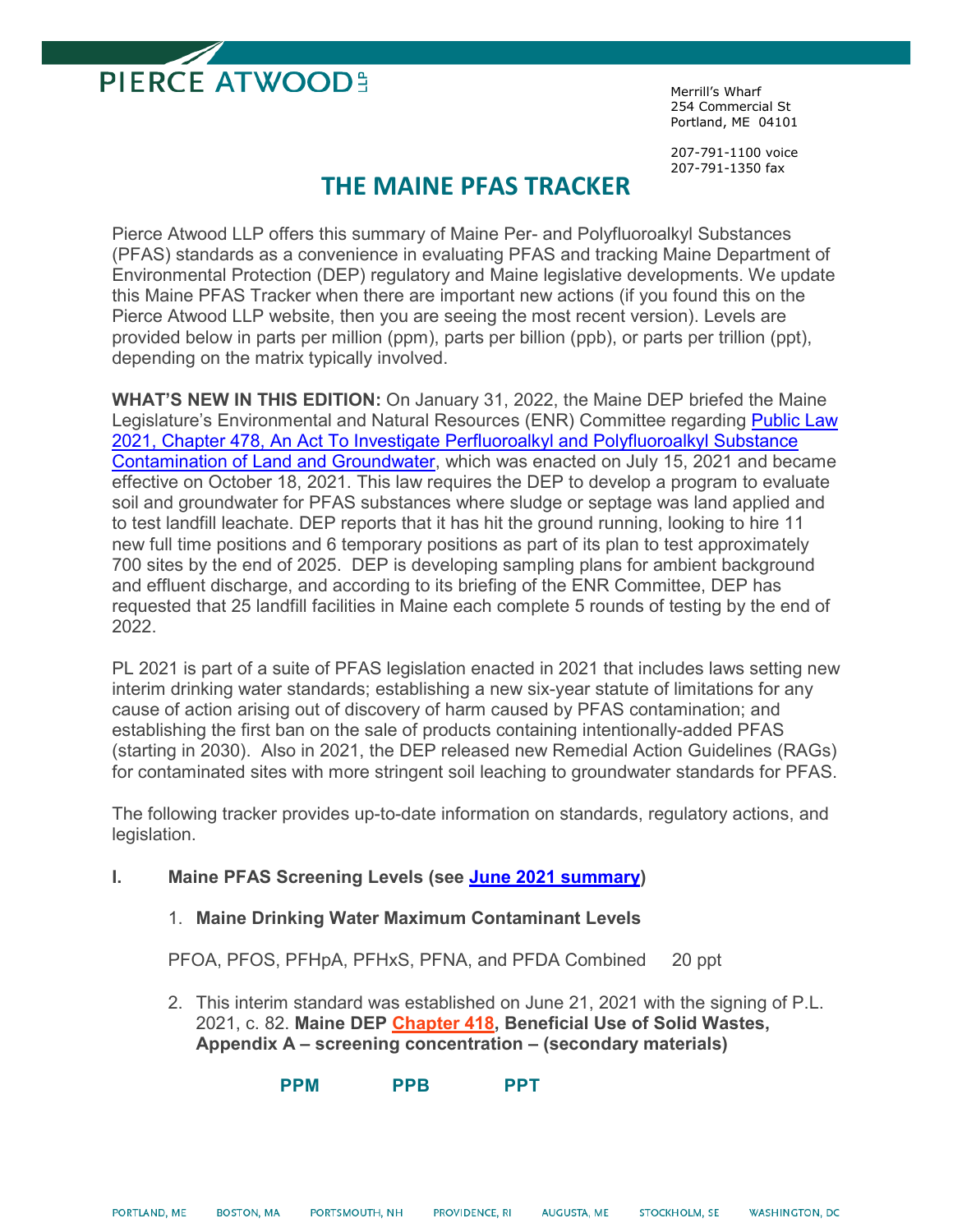| <b>PFOA</b> | .0025 | 2.5   | 2,500     |
|-------------|-------|-------|-----------|
| <b>PFOS</b> | .0052 | 5.2   | 5,200     |
| <b>PFBS</b> | 1.9   | 1,900 | 1,900,000 |

These concentrations are also being applied as screening levels to residuals regulated under DEP [Chapter 419,](http://www.maine.gov/sos/cec/rules/06/096/096c419.doc) Agronomic Utilization of Residuals. If screening levels are exceeded, a "closer look" by the Department will occur. See Memorandum from David Burns, DEP to licensed facilities that land apply, compost, or process sludge in Maine, RE: Requirement to analyze for PFAS compounds, March 22, 2019 (link below).

#### 3. **Maine DEP Soil Remedial Action [Guidelines](https://www.maine.gov/dep/spills/publications/guidance/rags/ME-Remedial-Action-Guidelines-10-19-18cc.pdf) (ppm) effective May 1, 2021**

|                                                    | <b>PFBS</b>     | <b>PFOS</b>  | <b>PFOA</b>  |
|----------------------------------------------------|-----------------|--------------|--------------|
| Leaching to Groundwater<br>Residential             | 71<br>1,700     | 0.0036<br>17 | 0.0017<br>17 |
| Commercial                                         | 22,000          | 22           | 22           |
| <b>Park User</b>                                   | 4,900           | 4.9          | 4.9          |
| Recreator (Sediment)<br><b>Construction Worker</b> | 5,700<br>51,000 | 5.7<br>5.1   | 5.7<br>5.1   |

#### 4. **Maine DEP Water Remedial Action [Guidelines](https://www.maine.gov/dep/spills/publications/guidance/rags/ME-Remedial-Action-Guidelines-10-19-18cc.pdf) (ppb) effective May 1, 2021**

|              | <b>PFBS</b> | <b>PFOS</b> | <b>PFOA</b> |
|--------------|-------------|-------------|-------------|
| Residential  | 400         | $0.40*$     | $0.40*$     |
| Construction | 100,000     | 750         | 750         |

The incorporates for the residential drinking water pathway a standard that is the sum of a group of PFAS compounds (termed "Class II PFAS") that currently includes: PFHxS, PFNA, PFHpA, PFOA, and PFOS.

#### 5. **Maine DEP Fish Tissue Remedial Action [Guidelines](https://www.maine.gov/dep/spills/publications/guidance/rags/ME-Remedial-Action-Guidelines-10-19-18cc.pdf) (ppm) effective May 1, 2021**

| <b>PFBS</b> | 52    |
|-------------|-------|
| <b>PFOS</b> | 0.052 |
| <b>PFOA</b> | 0.52  |

#### 6. **Maine Foodstuffs Action Levels**

#### **PFOS**

| Milk        | $210$ ppt  |
|-------------|------------|
| <b>Beef</b> | $3.4$ ng/g |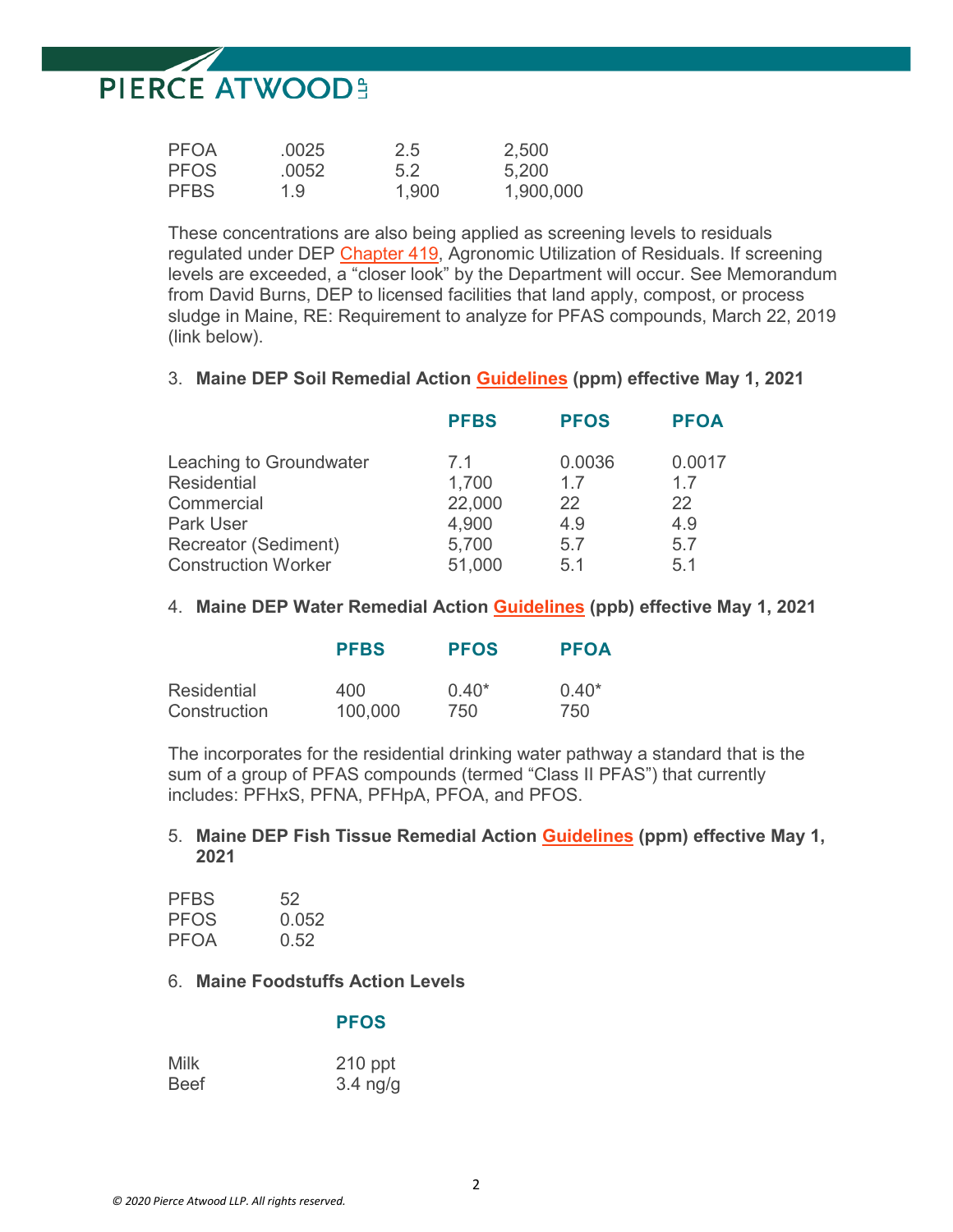**7. Maine Crop-Specific Soil Screening Levels for Dairy Farms (PFOS only) SOIL TO HAY SOIL TO SOIL TO HAY TO MILK CORN-SILAGE AND CORN-TO MILK SILAGE TO MILK** Grass-Based Farm  $6.8 \text{ nq/q}$  120 ng/g 6.4 ng/g Average Maine Farm  $13.8 \text{ ng/g}$  54.8 ng/g  $11.0 \text{ ng/g}$ 

#### **II. 2021 LEGISLATION**

*1. An Act Regarding the Statute of Limitations for Injuries or Harm resulting from Perfluoroalkyl and Polyfluoroalkyl Substances* 

On June 22, 2021, the Legislature enacted, and Governor Mills approved, a new statute of limitations for causes of actions arising out of harm or injury caused by a PFAS substance. Under the new statute of limitations, a plaintiff may bring suit within six years of the date the plaintiff discovers or reasonably should have discovered the harm or injury. See 14 M.R.S. § 752-F, enacted by P.L. 2021, c. 328.

*2. An Act to Investigate Perfluoroalkyl and Polyfluroalkyl Substance Contamination of Land and Groundwater*

On July 15, 2021, this budget bill became law without the Governor's signature. It establishes the Land Application Contaminant Monitoring Fund, a revolving fund to test and monitor soil and groundwater for PFAS and other contaminants and for other related activities, such as mitigating contamination through the installation of drinking water filtration systems or other remedial actions. Investigation and response activities are to be funded through a handling fee assessed by the DEP on sludge or septage beginning January 1, 2022. Under the Act, the DEP must develop a program to evaluate soil and groundwater for PFAS substances where sludge or septage was land applied and to test landfill leachate, and beginning on January 15, 2023, DEP must submit a report to the Legislature regarding its use of the fund, including a summary of contamination investigated and identified. See 38 M.R.S. § 1310-B-1, et seq., enacted by P.L. 2021, c. 478.

#### *3. An Act Regarding Uncontrolled Hazardous Substance Sites*

Approved by Governor Mills on June 8, 2021, this legislation amended the definition of a hazardous substance under the Maine Uncontrolled Hazardous Substance Sites Law (Maine's "Superfund") to include any substance defined as a hazardous substance or pollutant or contaminant under the United States Comprehensive Environmental Response, Compensation, and Liability Act of 1980, 42 U.S.C. § 9601. The legislation exempted from liability publicly owned treatment works and public water systems that contributed effluent or sewage sludge to an uncontrolled site. See 38 M.R.S. § 1362 and 1367-B, amended by P.L. 2021, c. 117.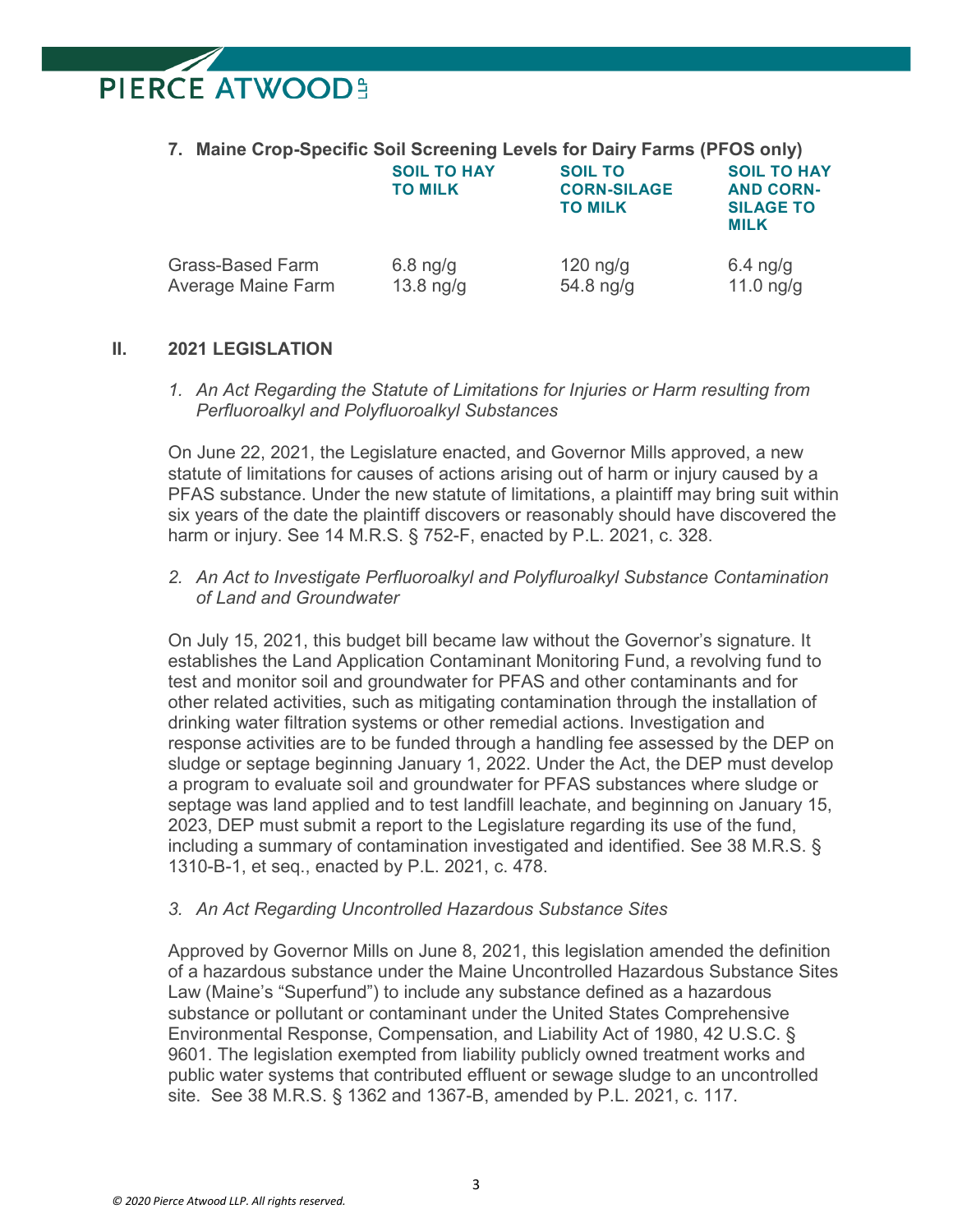*4. An Act to Restrict the Use of Perfluoroalkyl and Polyfluoroalkyl Substances in Firefighting Foam* 

On July 9, 2021, Governor Mills approved this legislation restricting the discharge, manufacture, sale, and distribution of firefighting or fire-suppressing foam to which PFAS have been intentionally added, except in certain limited exceptions, beginning on January 1, 2022. The legislation also requires that a person discharges any such foam to report the discharge to the DEP within 24 hours after the discharge. See 38 M.R.S. § 424-C, enacted by P.L. 2021, c. 449.

*5. An Act to Stop Perfluoroalkyl and Polyfluoroalkyl Substances Pollution* 

This legislation became law on July 15, 2021, without the Governor's signature. Beginning on January 1, 2023, manufacturers of products for sale in Maine that contain intentionally-added PFAS must provide notice to DEP certain information about the product, including the amount and type of PFAS in the product. Effective January 1, 2023, no carpet, rug, or fabric treatment with intentionally-added PFAS may be sold in Maine. As of January 1, 2030, no product with intentionally-added PFAS may be sold in Maine unless the DEP determines that the PFAS is a currently unavoidable use. See 38 MR.S. § 1612, et seq., enacted by P.L. 2021, c. 477.

*6. Resolve, Directing the Board of Pesticides Control to Gather Information Related to Perfluoroalkyl and Polyfluoroalkyl Substances in the States* 

Approved by Governor Mills on June 21, 2021, this legislation requires the Board of Pesticides Control to require manufacturers and distributors of registered pesticides to report whether the product has been stored, distributed, or packaged in a fluorinated high-density polyethylene container and whether a PFAS substance is in the formulation of the registered pesticide. See P.L. 2021, c. 83.

#### **III. PRIOR LEGISLATION RELATED TO PFAS**

#### *1. Maine DEP Chemicals of High Concern Listing and Reporting Requirements*

PFOS and its salts were listed in July 2015 as "Chemicals of Concern," under the Toxic Chemicals in Children's Products Law, 38 M.R.S. §1691, et seq. At the same time, PFOS and its salts were also listed as "Chemicals of High Concern." The listing qualifies a chemical for further regulation under this law.

On July 2, 2020, the Maine Board of Environmental Protection (BEP) adopted [regulations in Chapter 890](https://www.maine.gov/dep/bep/2020/07-02-20/Clean%20Copy%20Ch%20890%20PFOS%20Final%20Draft.pdf) designating PFOS and its salts as priority chemicals. The regulations adopted further require that manufacturers or distributors of children's products for sale within the state of Maine that contain PFOS or its salts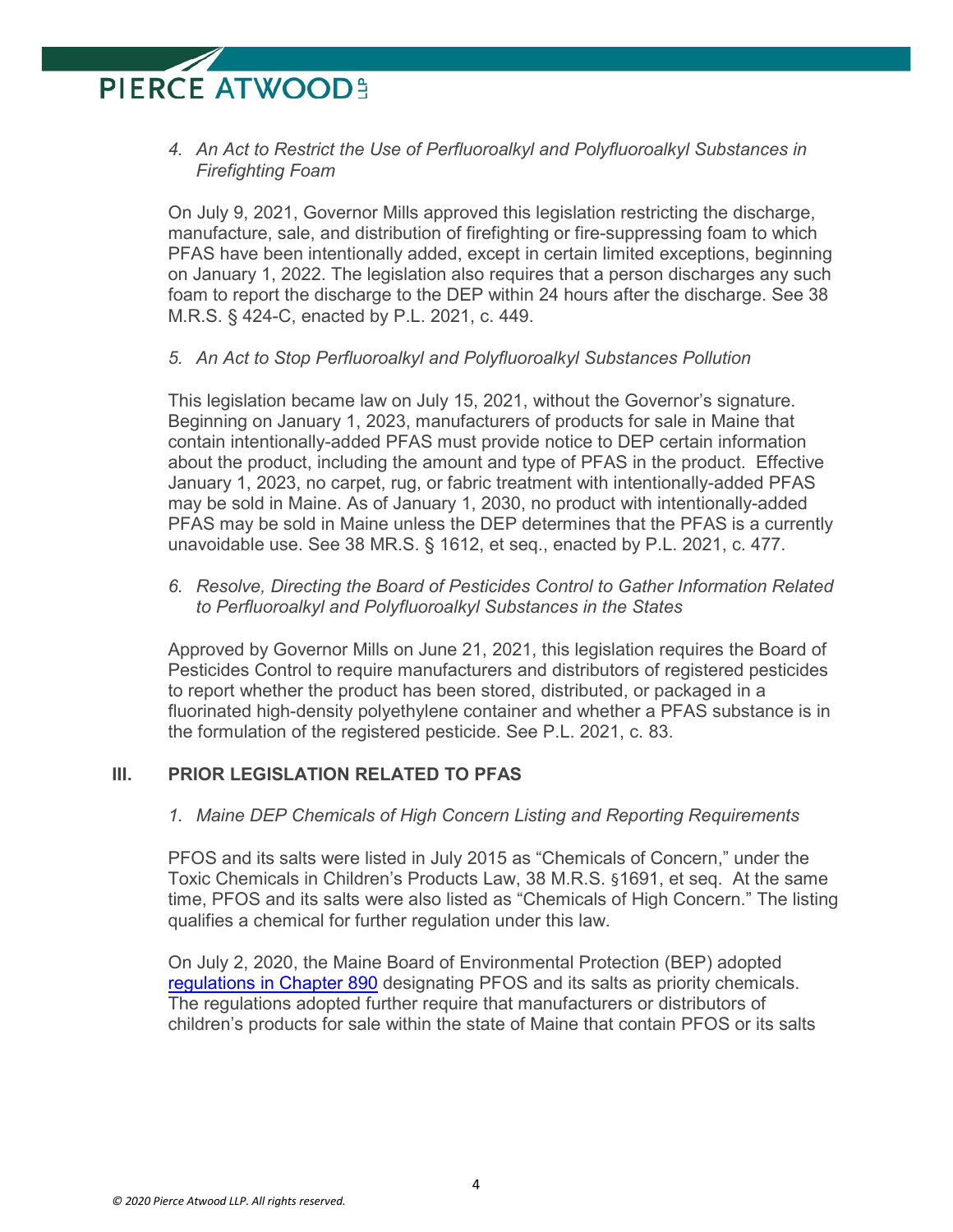report to the DEP certain product information, including the amount of PFOS or its salts in each unit and the function of the chemical in the product.

#### 2. *An Act to Protect the Environment and Public Health by Further Reducing Toxic Chemicals in Packaging*

Approved by Governor Mills on June 13, 2019, this Act amends the 1989 Reduction of Toxics in Packaging law, which applied to four metals in all packaging or packaging components. The amendments expand the law to reach phthalates, PFAS, and additional "chemicals of concern" in food packages. The law now includes specific bans, and authorizes additional DEP rulemakings that may lead to bans or other requirements, giving the department FDA-like authority. See 38 M.R.S. § 1731 et seq., amended by P.L. 2019, c. 277.

#### **IV. Other Regulatory Actions and Guidance**

*1. Maine Department of Inland Fisheries and Wildlife (MDIFW) and the Maine Center for Disease Control and Prevention (MECDC) "Do Not Eat" Advisory*

On November 23, 2021, the MDIFW and the MECDC issued a "Do Not Eat" advisory for deer taken in the greater Fairfield area due to PFOS contamination. Information about the advisory, including a map of the advisory area, can be found [here.](https://www.maine.gov/ifw/hunting-trapping/hunting-resources/deer/index.html#questions)

#### *2. PFAS Soil and Groundwater Evaluation of Sludge and Septage Sites*

Beginning in November 2021, DEP initiated an investigation into the presence of PFAS contamination at sites where sludge and/or septage were historically land applied at locations throughout Maine. Sites have been identified and prioritized to designate the schedule for sampling. Further information about the DEP's sampling schedule and investigation can be found [here.](https://www.maine.gov/dep/spills/topics/pfas/)

#### *3. Leachate Testing*

On September 1, 2021, the MDEP [sent a letter to solid waste landfills](https://www.maine.gov/dep/spills/topics/pfas/leach_testing_requirement_pkg.pdf) that manage leachate requiring that leachate be tested for PFAS beginning on October 18, 2021. Five rounds of sampling are required, each round collected during the fall and spring beginning in fall 2021 and continuing until fall 2023.

#### *4. DEP Letter to EPA*

This [February 1, 2021 letter](https://www1.maine.gov/dep/spills/topics/pfas/PFAS-Letter-to-EPA-Feb-1-2021.pdf) to EPA, authored by the heads of state environmental regulatory agencies in New England, urges federal action on PFAS to create consistent, nation-wide standards.

*5. DEP Memorandum to Licensed Facilities that Land Apply, Compost, or Process Sludge in Maine*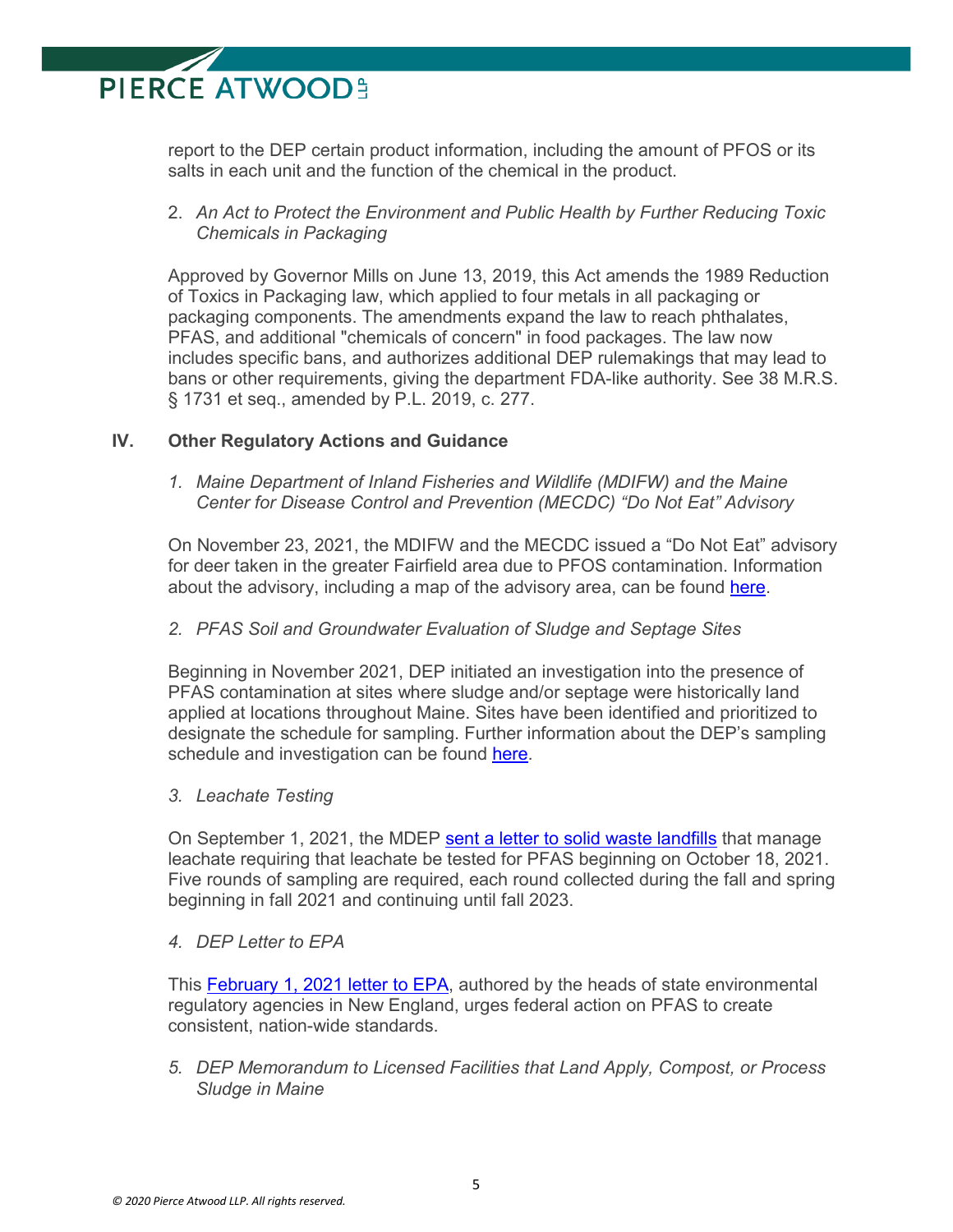This [memorandum](https://pierceatwoodwhatsup.com/31/632/uploads/2019-03-22-memo-from-dep-to-licensed-facilities-re-pfas-(w7187464x7ac2e).PDF) from David Burns, DEP to Licensed facilities that land apply, compost, or process sludge in Maine, RE: Requirement to analyze for PFAS compounds, March 22, 2019, requires testing of certain materials for certain PFAS. All biosolids/sludge program licensees and biosolids/sludge composting facilities are directed to test their material for PFOA, PFOS, and PFBS, and to update their Sampling and Analytical Work Plan to include sampling and analysis for these compounds, before any additional land application of these materials. Includes detailed sampling and analytical recommendations.

#### **V. Governor Mills' Executive Order No. 5 FY 19/20 – An Order to Study the Threats of PFAS Contamination to Public Health and the Environment**

On March 6, 2019, Governor Mills issued ["An Order to Study the Threats of PFAS](http://www.maine.gov/governor/mills/sites/maine.gov.governor.mills/files/inline-files/Governor%20Mills%20PFAS%20Executive%20Order.pdf)  [Contamination to Public Health and the Environment."](http://www.maine.gov/governor/mills/sites/maine.gov.governor.mills/files/inline-files/Governor%20Mills%20PFAS%20Executive%20Order.pdf) Citing the need for a coordinated response and the necessity of studying PFAS distribution, assessing potential impacts, and recommending strategies to mitigate the impacts, Governor Mills established a task force comprised of the commissioners of four state agencies, as well as a public health physician and representatives selected by the commissioners of the Maine DEP and Maine DHHS from several different specified groups or entities. The Task Force issued its final report in January 2020, *[Managing](http://www.maine.gov/pfastaskforce/materials/report/PFAS-Task-Force-Report-FINAL-Jan2020.pdf)  [PFAS in Maine](http://www.maine.gov/pfastaskforce/materials/report/PFAS-Task-Force-Report-FINAL-Jan2020.pdf)*, with a significant number of recommendations, including:

- A majority (8) of Task Force members recommend that the Legislature consider revising the statute of limitations for private claims to be within six years of discovery of PFAS contamination on private property.
- A majority (9) of Task Force members support legislation introduced by DEP to amend Maine's Uncontrolled Hazardous Substance Sites Law to include pollutants or contaminants, which would give the state authority to require the removal and treatment of PFAS when such substances pose a danger to public health.
- A majority (8) of Task Force members recommend that the state require manufacturers to report the intentional use of PFAS of concern in consumer products and to require the use of safer alternatives when they are available. The state should also discourage non-essential uses of PFAS in Maine by requiring those uses to be phased out. Legislation should be introduced to require this where authority does not already exist.
- A majority (9) of Task Force members recommend Maine accelerate its ongoing efforts to sample for PFAS in prioritized locations, analyze sampling results for patterns, and refine models of PFAS fate and transport. The highest priority should be to identify and eliminate current human exposures that have the potential to exceed health-based guidelines for drinking water and screening levels for food products. The highest priority locations for sampling should include locations where Class B AFFF has been discharged, near unlined landfills, and where wastewater waste residuals were utilized on fields that produce crops for human consumption or